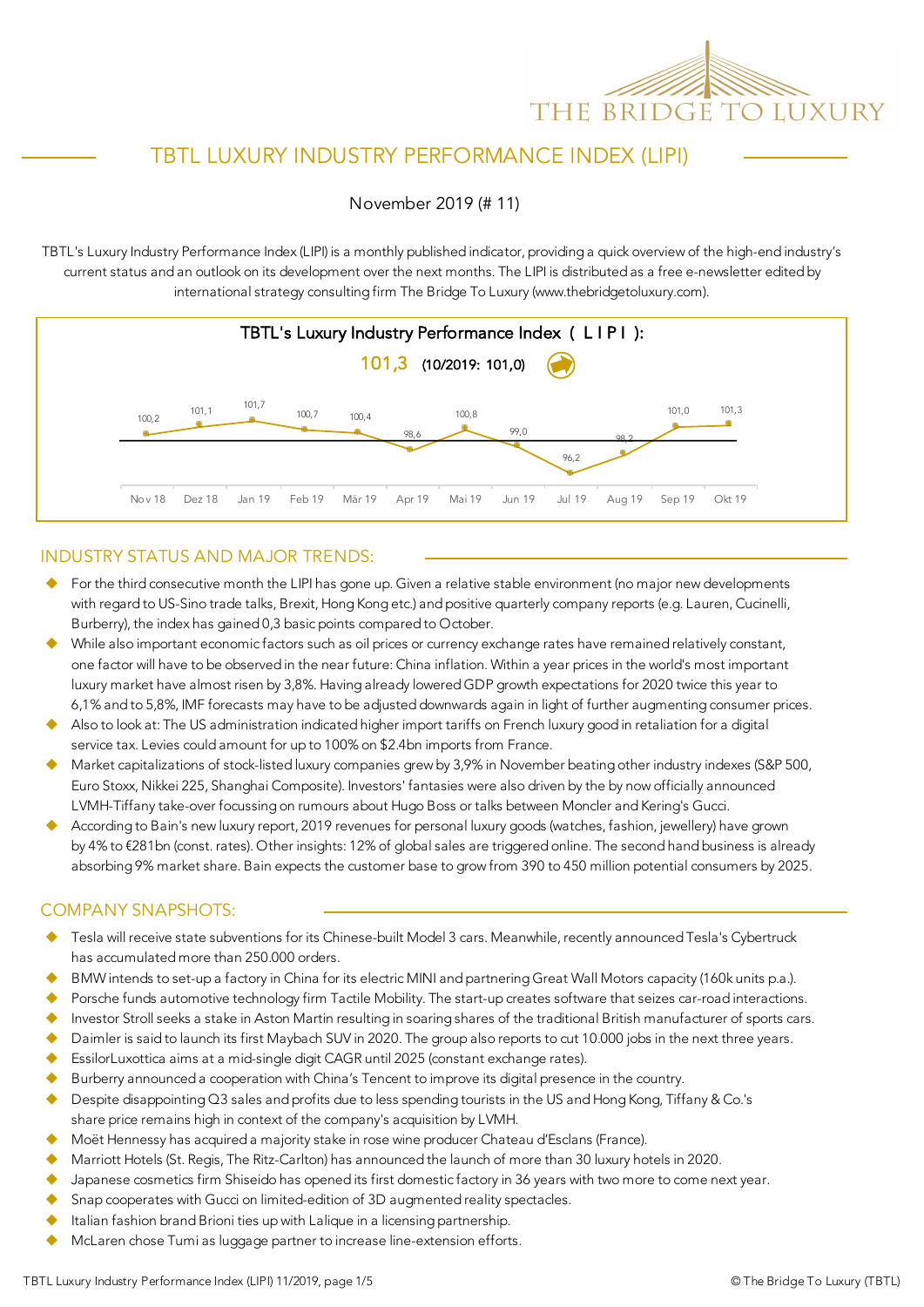

## (A) Development share prices in the luxury industry (in %)

| Company                   | <b>MoM</b> | YoY            | 5Y-o-5Y        | <b>CAGR 5Y Category</b> |                   |
|---------------------------|------------|----------------|----------------|-------------------------|-------------------|
| Hermès                    | 5,4%       | 42,3%          | 152,6%         | 20,4%                   | Luxury group      |
| Kering                    | 7,2%       | 42,4%          | 254,1%         | 28,8%                   | Luxury group      |
| <b>LVMH</b>               | 6,5%       | 61,3%          | 212,8%         | 25,6%                   | Luxury group      |
| Chow Tai Fook             | 4,1%       | 11,4%          | $-17,6%$       | $-3,8%$                 | Watches & Jewelry |
| Citychamp                 | $-4,7%$    | $-2,4%$        | 74,2%          | 11,7%                   | Watches & Jewelry |
| Hengdeli                  | $-3,0%$    | 4,9%           | $-66,7%$       | $-19,7%$                | Watches & Jewelry |
| Lao Feng Xiang            | $-5,4%$    | 26,1%          | 49,7%          | 8,4%                    | Watches & Jewelry |
| Movado                    | $-25,0%$   | $-48,1%$       | $-32,0%$       | $-7,4%$                 | Watches & Jewelry |
| Richemont                 | $-1,9%$    | 17,3%          | $-16,2%$       | $-3,5%$                 | Watches & Jewelry |
| Swatch Group              | 2,6%       | $-5,8%$        | $-41,4%$       | $-10,1%$                | Watches & Jewelry |
| Tiffany                   | 7,5%       | 47,0%          | 24,0%          | 4,4%                    | Watches & Jewelry |
| Hugo Boss                 | 13,3%      | $-29,9%$       | $-59,6%$       | $-16,6%$                | Fashion           |
| Burberry                  | 2,9%       | 18,4%          | 27,5%          | 5,0%                    | Fashion           |
| <b>Brunello Cucinelli</b> | 19,7%      | 12,6%          | 79,8%          | 12,4%                   | Fashion           |
| Ferragamo                 | 8,0%       | $-12,6%$       | $-17,4%$       | $-3,8%$                 | Fashion           |
| Capri (Michael Kors)      | 19,5%      | $-15,1%$       | $-51,6%$       | $-13,5%$                | Fashion           |
| Ralph Lauren              | 11,7%      | $-3,6%$        | $-41,9%$       | $-10,3%$                | Fashion           |
| Moncler                   | 15,1%      | 38,2%          | 233,1%         | 27,2%                   | Fashion           |
| Mulberry                  | $-2,0%$    | $-29,1%$       | $-66,1%$       | $-19,4%$                | Fashion           |
| Prada                     | 5,4%       | 4,8%           | $-43,3%$       | $-10,7%$                | Fashion           |
| Tapestry (Coach)          | 4,0%       | $-30,9%$       | $-27,6%$       | $-6,2%$                 | Fashion           |
| Tod's                     | $-6,0%$    | $-4,8%$        | $-46,2%$       | $-11,7%$                | Fashion           |
| Estée Lauder              | 4,9%       | 37,0%          | 163,6%         | 21,4%                   | Skin care         |
| Shiseido                  | $-11,9%$   | 9,4%           | 345,9%         | 34,8%                   | Skin care         |
| <b>BMW</b>                | 6,7%       | 1,5%           | $-20,3%$       | $-4,4%$                 | Cars              |
| Ferrari                   | 6,9%       | 58,9%          |                | $\overline{a}$          | Cars              |
| Aston Martin              | 37,8%      | $\overline{a}$ | $\overline{a}$ | $\overline{a}$          | Cars              |
| Tesla                     | 4,8%       | 22,0%          | 78,1%          | 12,2%                   | Cars              |
| Porsche                   | 1,8%       | 18,9%          | $-4,1%$        | $-0,8%$                 | Cars              |
| Marriott                  | 10,9%      | 22,0%          | 78,1%          | 12,2%                   | Travel            |
| Norweg. Cruises           | 5,7%       | 4,5%           | 22,2%          | 4,1%                    | Travel            |
| Luxottica                 | 3,1%       | 25,7%          | 56,1%          | 9,3%                    | Eyewear           |
| Safilo                    | 51,7%      | 68,6%          | $-78,1%$       | $-26,2%$                | Eyewear           |
|                           |            |                |                |                         |                   |
| S&P Global Luxury         | 2,8%       | 16,3%          | 27,1%          | 4,9%                    | Index             |
| Euro Stoxx 50             | 2,8%       | 16,7%          | 13,9%          | 2,6%                    | Index             |
| Nikkei 225                | 1,6%       | 4,2%           | 32,7%          | 5,8%                    | Index             |
| S&P 500                   | 3,4%       | 13,8%          | 51,9%          | 8,7%                    | Index             |
| Shanghai Composite        | $-1,9%$    | 11,0%          | 7,1%           | 1,4%                    | Index             |

Sources: Reuters (monthly average), S&P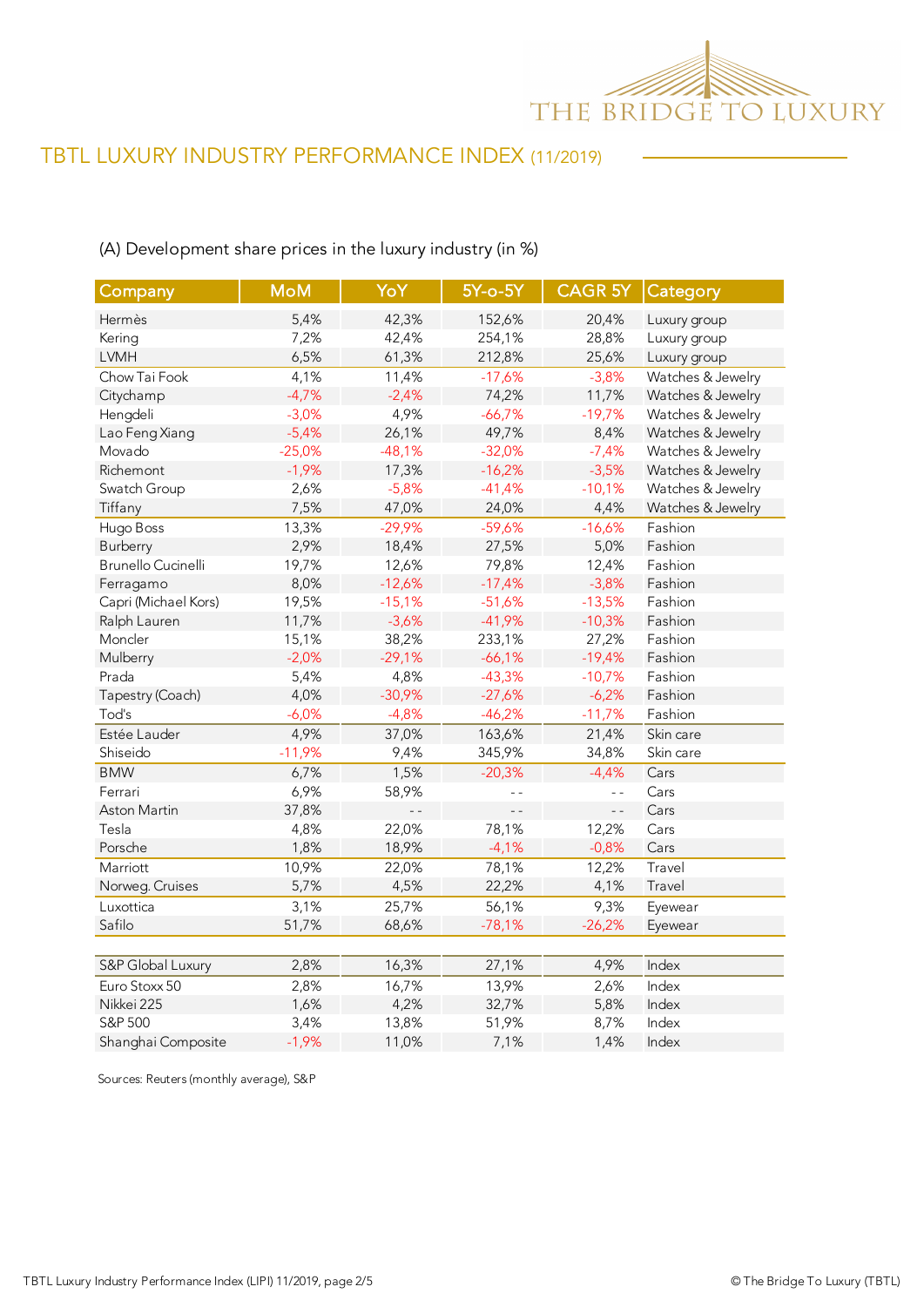

#### (B) Development selective industry indexes

#### (B1) Luxury cars: Quarterly growth rates (units sold in %) Q3 2019

| Company             | roll. 4 Qs | $5Y$ -o- $5Y$ | <b>CAGR 5Y</b> |
|---------------------|------------|---------------|----------------|
| Mercedes-Benz Cars  | 3,3%       | 23,1%         | 4,3%           |
| <b>BMW</b>          | 2,0%       | 14,4%         | 2,7%           |
| Rolls-Royce         | 42,1%      | 37,2%         | 6,5%           |
| Audi                | $-7,5%$    | $-1,6%$       | $-0,3%$        |
| Bentley             | 2,4%       | 4,6%          | 0,9%           |
| Lamborghini         | 96,3%      | 138,3%        | 19,0%          |
| Porsche             | 1,9%       | 15,3%         | 2,9%           |
| Bugatti             | 6,2%       | 207,1%        | 25,2%          |
| Ferrari             | 14,5%      | 33,3%         | 5,9%           |
| Tesla               | 87,8%      | 705,6%        | 51,8%          |
| <b>Aston Martin</b> | 7,9%       | 74,2%         | 11,7%          |
| All                 | 2,0%       | 16,9%         | 3,2%           |

Source: company reports and press releases

#### (B2) Swiss watch exports growth rates (value in %)

| <b>Price Category</b>           | roll. 12 M | $5Y$ -o- $5Y$ | <b>CAGR 5Y</b> |
|---------------------------------|------------|---------------|----------------|
| Export value 0-200 CHF/unit     | $-13.9\%$  | $-32.7%$      | $-7,6%$        |
| Export value 201-500 CHF/unit   | $-7.2%$    | $-14,3%$      | $-3,0\%$       |
| Export value 501-3.000 CHF/unit | $-3.9\%$   | 4.4%          | 0.9%           |
| Export value > 3.000 CHF/unit   | 6.9%       | 3.4%          | 0.7%           |
| A                               | 2.5%       | 0.2%          | 0,0%           |

Source: Swiss Watch Federation

#### (B3) Current production of superyachts

| number of superyachts |  | C. |
|-----------------------|--|----|

Source: Global Order Book, 2019, Boat International Media

#### (B4) Precious metals and diamonds (growth in %)

| Metal    | MoM     | YoY     | 5 Years  | <b>CAGR 5Y</b> |
|----------|---------|---------|----------|----------------|
| Gold     | $-3,3%$ | 19,3%   | 15.4%    | 2,9%           |
| Silver   | $-5.9%$ | 20,3%   | $-3.0\%$ | $-0.6%$        |
| Diamonds | 0,0%    | $-2,3%$ | $-8.5%$  | $-1,8%$        |

Sources: Macrotrends (monthly quotes); IDEX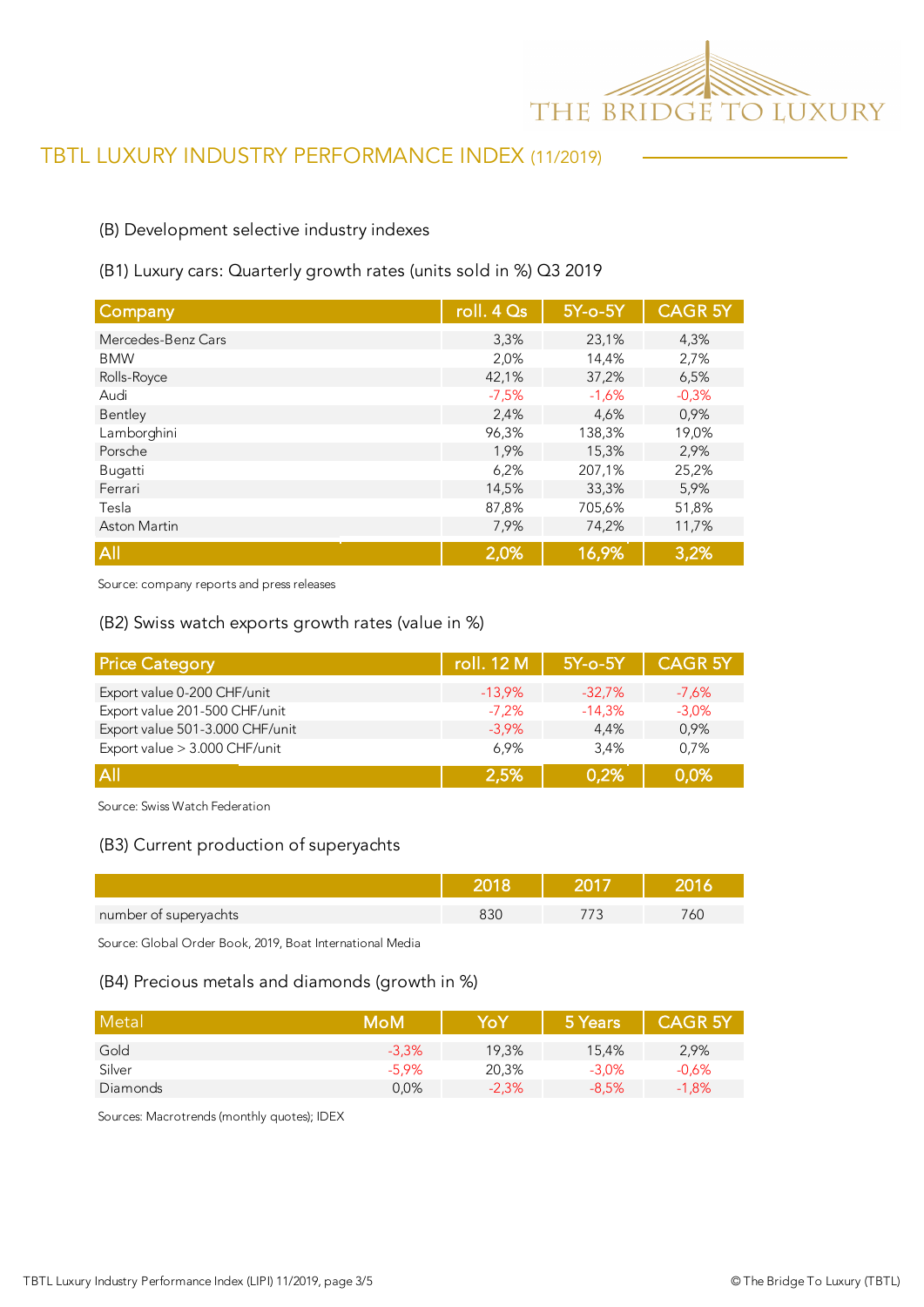

#### (B5) Fine wines

|            |    | 77-0-W |      |
|------------|----|--------|------|
| Fine wines | 8% | 30,8%  | 5,5% |

Source: Li-ex 500 wine index (per previous month)

## (C) GDP annual growth rate (in %)

| Country                                              | 2017 | 2018 | 2019E | 2020E | 2024E |
|------------------------------------------------------|------|------|-------|-------|-------|
| $\bullet$<br><b>Brazil</b>                           | 1,1% | 1,1% | 0,9%  | 2,0%  | 2,3%  |
| China                                                | 6,9% | 6,6% | 6,1%  | 5,8%  | 5,5%  |
| France<br>a ka                                       | 2,3% | 1,7% | 1,2%  | 1,3%  | 1,2%  |
| Germany                                              | 2,5% | 1,5% | 0,5%  | 1,2%  | 1,2%  |
| $\mathcal{L}^{\text{max}}_{\text{max}}$<br>Hong Kong | 3,8% | 3,0% | 0,3%  | 1,4%  | 2,9%  |
| $\bullet$<br>India                                   | 7,2% | 6,8% | 6,1%  | 7,0%  | 7,3%  |
| w<br>Italy                                           | 1,7% | 0,9% | 0,0%  | 0,5%  | 0,6%  |
| Japan                                                | 1,9% | 0,9% | 1,2%  | 0,5%  | 0,5%  |
| Russia                                               | 1,6% | 2,3% | 1,1%  | 1,9%  | 1,8%  |
| $\langle \hat{\mathbf{x}} \rangle$<br>Spain          | 3,0% | 2,6% | 2,2%  | 1,8%  | 1,6%  |
| H.<br>Switzerland                                    | 1,7% | 2,5% | 0,8%  | 1,3%  | 1,6%  |
| ⊏<br><b>UAE</b>                                      | 0,8% | 1,7% | 1,6%  | 2,5%  | 2,5%  |
| $\frac{N}{N}$<br>Great Britain                       | 1,8% | 1,4% | 1,2%  | 1,5%  | 1,5%  |
| <b>USA</b><br>▀▀                                     | 2,4% | 2,9% | 2,3%  | 2,1%  | 1,6%  |
| World<br>⊕                                           | 3,4% | 3,8% | 3,0%  | 3,4%  | 3,6%  |

Source: IMF, 10.2019

### (D) Currencies exchange rates: the Euro's performance (change in %)

| <b>Currency</b>                      | 1 Month | 6 Months | 12 Months |
|--------------------------------------|---------|----------|-----------|
| US <sub>5</sub><br>▆▅                | $-1,3%$ | $-1,4%$  | $-2,6%$   |
| <b>BRL</b><br>$\bullet$              | 4,5%    | 6,6%     | 6,7%      |
| <b>CNY</b>                           | $-1,4%$ | 0,5%     | $-1,6%$   |
| HK\$<br>$\frac{\sqrt{3}}{2\sqrt{3}}$ | $-1,4%$ | $-1,5%$  | $-2,6%$   |
| <b>JPY</b>                           | 0,0%    | $-0,3%$  | $-6,1%$   |
| <b>INR</b><br>$\bullet$              | 0,2%    | 1,3%     | 0,1%      |
| <b>RUB</b>                           | $-0.5%$ | $-1,8%$  | $-6,6%$   |
| ٠<br><b>CHF</b>                      | 0,0%    | $-1,8%$  | $-2.5%$   |
| NZ.<br><b>GBP</b><br>zr              | $-1,2%$ | $-3,3%$  | $-4,0%$   |

Source: Oanda, per first of month